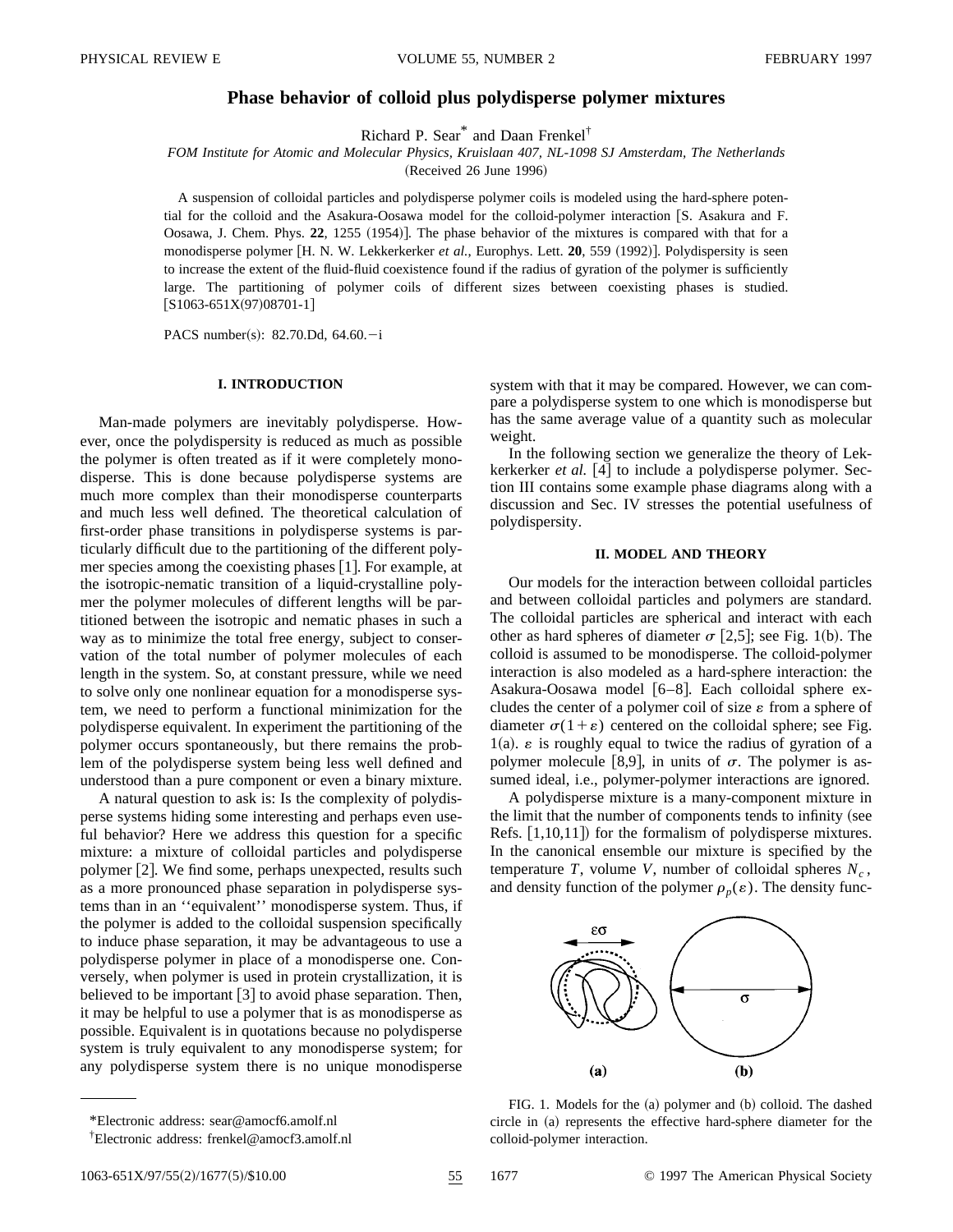tion  $\rho_n(\varepsilon)$  is defined such that the number density of polymer coils of size  $\varepsilon$  is  $\rho_p(\varepsilon) d\varepsilon$ . The chemical potential of the polymer is given by an activity function  $z_p(\varepsilon)$ , where  $z_p(\varepsilon)$  is the activity of polymer coils of size  $\varepsilon$ . Finding phase coexistence in a polydisperse mixture using the canonical ensemble is complicated by the fact that it is necessary to vary the functions  $\rho_p(\varepsilon)$  in the coexisting phases in order that the functions  $z_n(\varepsilon)$  be the same in each phase [1,10]. Here, however, because the polymer coils do not interact with each other it is a simple matter to transform from the canonical ensemble to a semigrand ensemble  $[4,9,12]$  in which the polymer is specified not by  $\rho_p(\varepsilon)$  but by  $z_p(\varepsilon)$ . The variables are then  $N_c$ ,  $V$ ,  $T$ , and  $z_p(\varepsilon)$  and determining phase coexistence is no more difficult than in a pure fluid; all that is necessary is to equate the pressure and the chemical potential of the colloid.

The semigrand potential  $\Omega$  is given by a straightforward generalization of that used for monodisperse polymer (see Refs.  $[4,8,9]$ 

$$
\beta\Omega(N_c, V; z_p] = \beta A_c(N_c, V) - V \int_0^\infty d(\varepsilon) z_p(\varepsilon) \alpha(\varepsilon, N_c/V),
$$
\n(1)

where  $\beta = 1/k_B T$ , with  $k_B$  Boltzmann's constant, and  $A_c$  is the Helmholtz free energy of a pure system of colloidal spheres.  $\alpha(\varepsilon, N_c/V)$  is the free volume of a polymer with size  $\varepsilon$  in a system of colloidal spheres of density  $N_c/V$ . Equation  $(1)$  is, of course, approximate [8]. For  $A_c$  in the fluid phase we use a free energy derived from the Carnahan-Starling  $|13|$  equation for the pressure of a fluid of hard spheres and in the solid phase we use the fit to simulation data of Hall  $|14|$ . In both cases we denote the hard-sphere free energy per sphere by  $k_B T a_{\text{HS}}$ . For the free volume  $\alpha$  we use the scaled particle theory expression  $[4,15,16]$ . The activity function is expressed as the product of a normalized distribution function  $f_z$  and a total density  $\rho_r/v_0$  ( $\rho_r$  is the product of the density and a factor of  $v_0$ , which makes it dimensionless). We choose the Schultz distribution function  $f_\tau(\varepsilon)$  [1,10]; then

$$
z_p(\varepsilon) = (\rho_r/v_0) f_z(\varepsilon), \tag{2}
$$

where  $v_0 = (\pi/6)\sigma^3$  is the volume of a colloidal sphere. This volume will be used to make our densities dimensionless. As  $f_z(\varepsilon)$  is normalized, the integral of  $z_p(\varepsilon)$  over  $\varepsilon$  is equal to  $\rho_r/v_0$ . In the absence of a colloid the polymer is an ideal gas and the total polymer number density of a polydisperse polymer with  $z_n(\varepsilon)$  given by Eq. (2) is  $\rho_r$ . The subscript *r* of  $\rho_r$  stands for reservoir; fixing the activity function of the polymer is equivalent to placing the system in contact with a reservoir of pure polymer with a density function given by the right-hand side of Eq.  $(2)$  [17]. The reservoir is separated from the system by a membrane that is permeable to a polymer but not to a colloid. The Schultz distribution function  $f_z$  has two parameters [1];  $\varepsilon_1$  the first moment of  $f_z$  and  $z$ , which determines the width of the distribution. The variance of  $\varepsilon$  var( $\varepsilon$ ) is given by

$$
var(\varepsilon) = \frac{\varepsilon_1^2}{z+1}.
$$
 (3)



FIG. 2. Schultz distribution function  $f_z$  with  $\varepsilon_1 = 1$  and  $z = 2$ (solid curve),  $z = 5$  (dot-dashed curve), and  $z = 20$  (dashed curve).

In Sec. III we perform calculations for three values of *z*: 2, 5, and 20. We show Schultz distributions with  $\varepsilon_1=1$  for all three values of *z* in Fig. 2. Finally,  $\Omega$  is given by

$$
\frac{\beta\Omega(N_c, V, \rho_r, z, \varepsilon_1)}{N_c} = a_{\text{HS}}(\eta) - \frac{\rho_r}{\eta} \int_0^\infty d(\varepsilon) f_z(\varepsilon) \alpha(\varepsilon, \eta),\tag{4}
$$

where the colloidal density is expressed in terms of its volume fraction  $\eta = (N_c / V) v_0$ . In the limit of  $z \rightarrow \infty$  the Schultz distribution tends to a  $\delta$  function centered on  $\varepsilon = \varepsilon_1$  and Eq.  $(4)$  reduces to

$$
\frac{\beta\Omega(N_c, V, \rho_r, \varepsilon_1)}{N_c} = a_{\text{HS}}(\eta) - \frac{\rho_r}{\eta}\alpha(\varepsilon_1, \eta). \tag{5}
$$

Equation (5) is for a monodisperse polymer of size  $\varepsilon_1$  [4];  $\rho_r$  is its activity and  $\alpha(\varepsilon_1, \eta)$  the fraction of the volume available to a polymer coil. We now briefly discuss the approximations made in deriving Eqs.  $(4)$  and  $(5)$ . There are two approximations; the first is decoupling the motion of the colloidal spheres and polymer coils so that the colloidal spheres move just as if the polymer was not there and the polymer coils move in the spaces left to them by the colloid  $[4,9]$ . With this approximation the change in semigrand potential on adding polymer, i.e., on increasing the polymer chemical potential from zero, are just equal to the total number of polymer coils in the system. The last terms of Eqs.  $(4)$ and  $(5)$  are just the ratios of the number of polymer coils to the number of colloidal particles. Thus the density function of the polymer  $\rho_p(\varepsilon)$  is

$$
\rho_p(\varepsilon) = (\rho_r/v_0) f_z(\varepsilon) \alpha(\varepsilon, \eta) = \rho(\varepsilon)/v_0, \tag{6}
$$

where the second equality merely defines a reduced polymer density function. The total reduced polymer density  $\rho$  is just the integral of  $\rho(\varepsilon)$  over  $\varepsilon$ . The second approximation consists of using approximate expressions for  $a_{\text{HS}}$  and  $\alpha$ . Although our  $a_{\text{HS}}$  is known to be very accurate, our expression for  $\alpha$  was derived in the fluid phase [15,16] and yet we also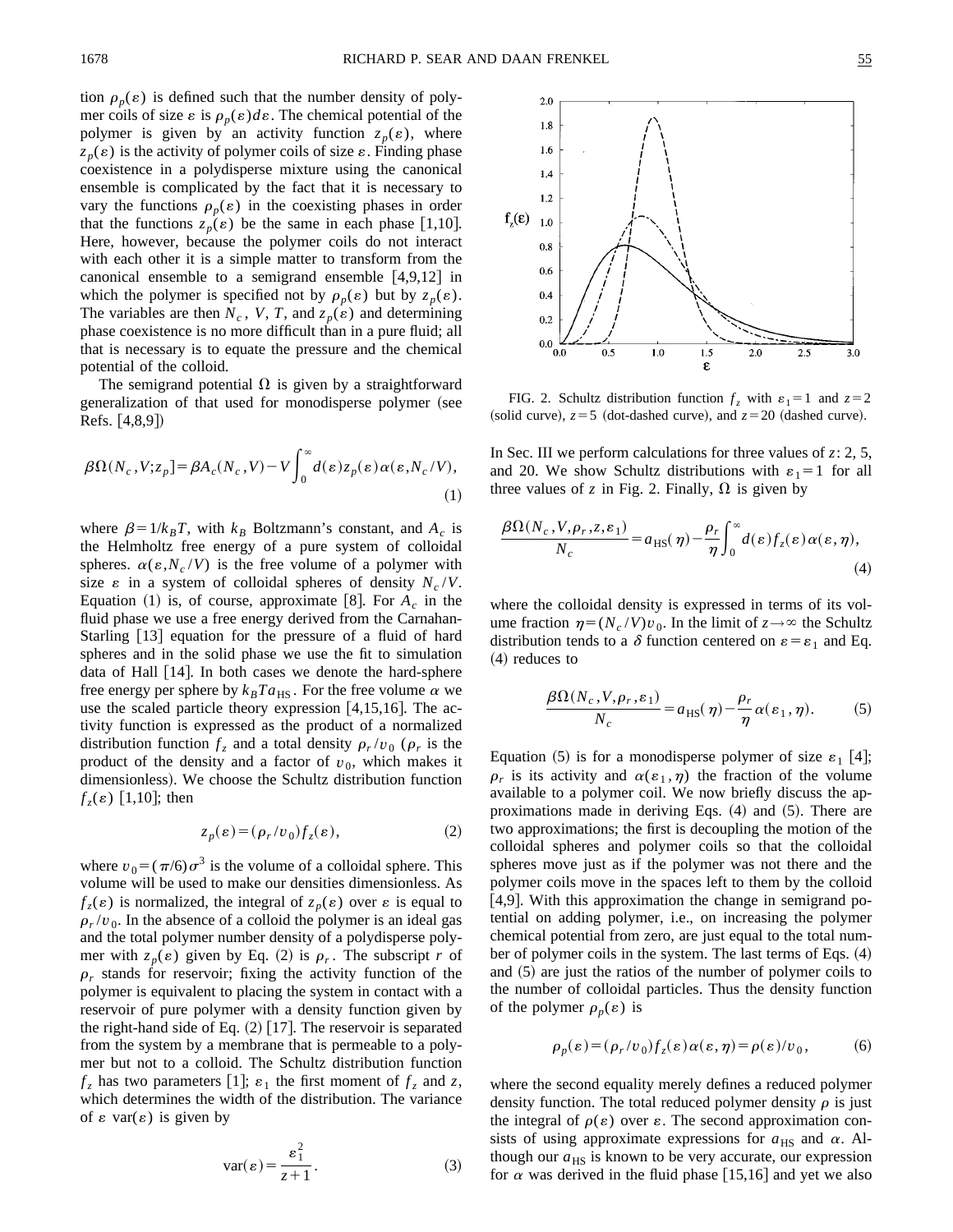12.0

 $10.0$ 

 $8.0$ 

points.

use it in the solid phase. See Ref.  $\vert 8 \vert$  for an evaluation of the accuracy of our expression for  $\alpha$  in both the fluid and the solid phases.

For finite *z* the integral in Eq. (4) is an effective  $\alpha$  for the polymer; it is the average free volume for polymer coils distributed according to  $f_z$ . So we denote the integral of Eq.  $(4)$ by  $\alpha_{\text{eff}}$ ; then

$$
\frac{\beta\Omega(N_c, V, \rho_r, z, \varepsilon_1)}{N_c} = a_{\text{HS}}(\eta) - \frac{\rho_r}{\eta} \alpha_{\text{eff}}(z, \varepsilon_1, \eta). \tag{7}
$$

Whereas  $\rho_r$  is the total number density in a pure polymer system in equilibrium with our polymer-colloid mixture, the total polymer density in the actual mixture is  $\rho = \rho_r \alpha_{\text{eff}}$ . The pressure  $p$  and colloidal activity  $\lambda$  may be derived from the semigrand potential  $(7)$ ; they are

$$
\beta p v_0 = \beta p_{\rm HS} v_0 + \rho_r \left[ \alpha_{\rm eff} - \eta \left( \frac{\partial \alpha_{\rm eff}}{\partial \eta} \right) \right],\tag{8}
$$

where  $p_{\text{HS}}$  is the pressure of the fluid or solid of hard spheres, and

$$
\ln \lambda = \frac{\beta \Omega}{N_c} + \frac{\beta p v_0}{\eta}.
$$
 (9)

#### **III. PHASE BEHAVIOR**

Our approximate theory for the colloid plus polydisperse polymer mixture yields a pressure  $(8)$  and chemical potential (9) that are analytical functions of the field variable  $\rho_r$  and the density variable  $\eta$  (for fixed *z* and  $\varepsilon_1$ ). (See Ref. [18] for a discussion of field and density variables.) This is completely analogous to a one-component system in the canonical ensemble, with  $\rho_r$  taking the place of *T*. Thus our mixture, as described by Eq.  $(7)$ , must obey the Gibbs phase rule for a one-component system. Although, in principle, an infinite number of phases can coexist in a polydisperse system, our approximate  $\Omega$  will give coexistence between a maximum of three phases. Note that, for a fixed value of *z*, we have only two degrees of freedom  $\rho_r$  and  $\eta$  and so we would not expect to get more than three-phase coexistence from an exact  $\Omega$ .

With a monodisperse polymer Lekkerkerker et al. [4] found fluid-fluid coexistence for  $\varepsilon_1 \ge 0.32$ . As this coexistence is the most characteristic feature of the colloid plus polymer mixtures it is of interest to see how it is affected by polydispersity of the polymer. We will compare a monodisperse mixture with polydisperse mixtures with  $z=20, 5$ , and 2. We choose the mixtures such that a colloidal sphere excludes the same volume on average to each of the four polymer systems, i.e., the polymer-colloid second virial coefficient is the same for all mixtures; see the Appendix. The first moments  $\epsilon_1$  of the polymer mixtures are 0.4193, 0.4136, 0.4, and 0.3829 for  $z = \infty$  (monodisperse), 20, 5, and 2, respectively. Their second moments  $\epsilon_2$ , which are proportional to their average molecular weights, are 0.1738, 0.1792, 0.1867, and 0.1955.

Results are shown in Fig. 3 for monodisperse polymer with  $\varepsilon_1 \approx 0.4193$  and three polymer mixtures with different polydispersities but the same polymer-colloid second virial



coefficient. Clearly, increasing the polydispersity increases the extent of the fluid-fluid coexistence. This is also apparent in the  $\rho$ - $\eta$  plane; see Fig. 4. In Fig. 3 we see that as the polydispersity increases the polymer activity  $\rho_r$  at the critical point decreases, while that at the triple point increases. The range of  $\rho_r$  over which there is coexistence between colloidpoor and colloid-rich fluid phases is only  $\simeq$  1.75 for monodisperse polymer, but for  $z=2$  it is  $\approx$  5.97. In addition, as the polydispersity increases the volume fraction of the colloid at the demixing critical point decreases. In Fig. 4 the total area enclosed by the fluid-fluid coexistence curve and an edge of the three-phase triangle is considerably larger for the polydisperse polymer than for the monodisperse one.

Also worthy of note is the much larger total polymer density of the polydisperse polymer at the two colloid-rich corners of the three-phase triangle in Fig. 4. In order to see why



FIG. 4. Phase diagram in the  $\rho$ - $\eta$  plane for monodisperse polymer  $\varepsilon_1 \approx 0.4193$  (solid curve) and polydisperse polymer  $z=5$ ,  $\varepsilon_1$ =0.4 (dashed curve). The thin lines are the edges of the three phase triangles.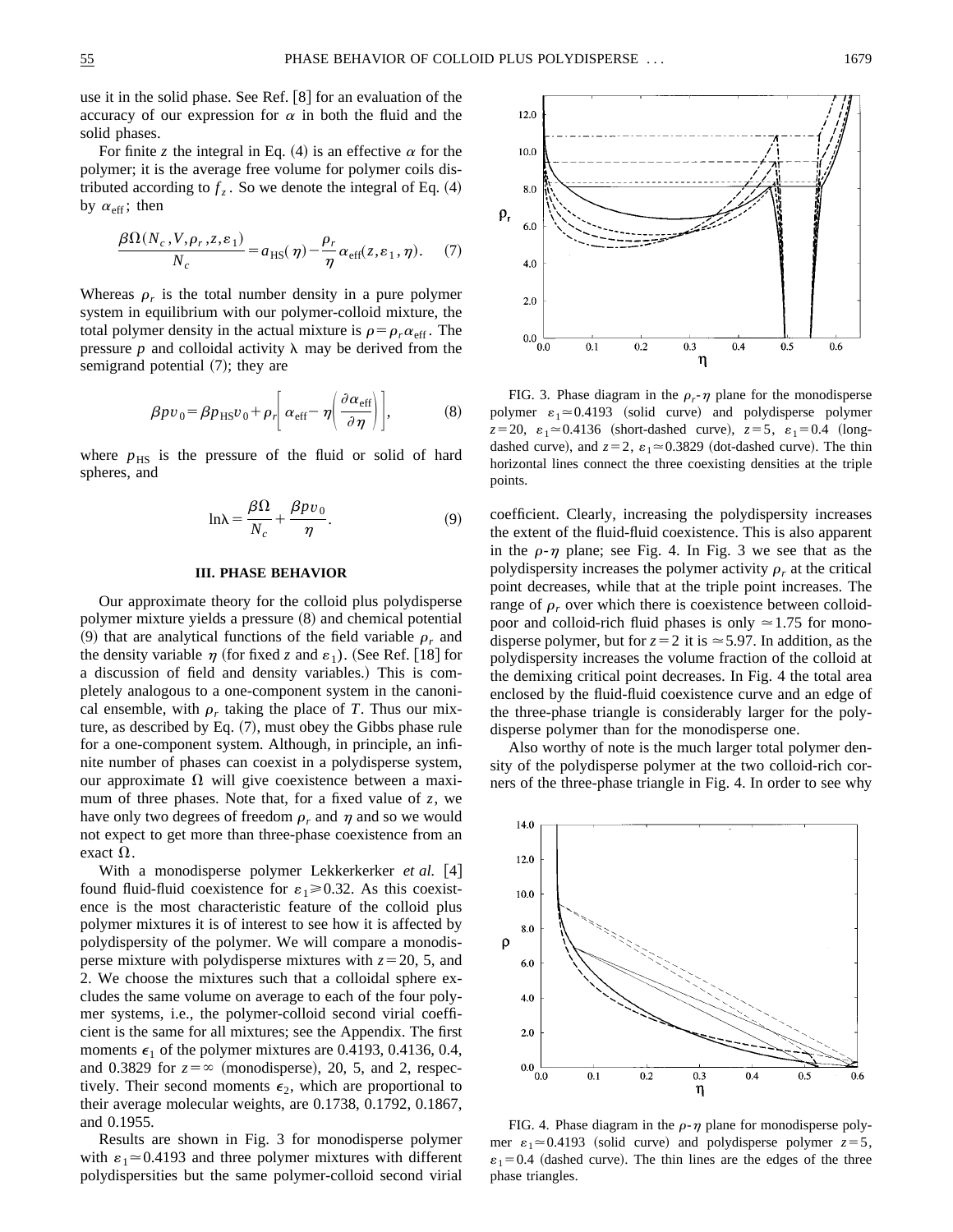

FIG. 5. Density function  $\rho(\varepsilon)$  for the three coexisting phases at the triple point for  $\varepsilon = 0.4$  and  $z = 5$ . The solid curve is for the lowest colloid volume fraction  $\eta$  and the dashed curve is for the highest  $n$ .

this is so we examine the full density function of the polymer  $\rho_p(\varepsilon)$ ; it is is plotted in Fig. 5 for the three coexisting phases at the triple point of the mixture with  $\varepsilon = 0.4$  and  $z = 5$ . Of course the polymer density is much higher in the colloidpoor phase, but note that the position of the maximum in  $\rho(\varepsilon)$  shifts to smaller values of  $\varepsilon$  at larger colloid volume fractions. In the colloid-poor phase (solid curve in Fig.  $5$ ) the polymer density is highest near  $\varepsilon \approx 0.4$ , but in the highest- $\eta$  phase (dashed curve) there is very little polymer for these values of  $\varepsilon$ ; most of the polymer is near  $\varepsilon \approx 0.2$ . This is due to the fact that at high  $\eta$ ,  $\alpha$  is a rapidly decreasing function of  $\varepsilon$ ; there is very little free volume available to polymer coils of size  $\varepsilon \approx 0.4$  at high  $\eta$ , but much more for coils with  $\varepsilon \approx 0.2$ . The very small value of  $\alpha$  for  $\varepsilon = 0.4$  is also the reason why the polymer density is so low in the colloid rich phases at the triple point of the monodisperse polymer. We conclude that the polymer density is much higher at higher colloid volume fractions if the polymer is polydisperse because the polydisperse polymer contains some coils considerably smaller than  $\varepsilon_1$  that have much more free volume at high colloidal densities than do coils with  $\varepsilon = \varepsilon_1$ .

There are (at least) two ways of thinking about the increase in fluid-fluid coexistence found for polydisperse polymer compared with that for monodisperse. The first is to recall that on going from a pure system to a mixture the density jump at first-order transitions almost always increases. This is due to partitioning of the components of the mixture between the two coexisting phases. Here partitioning of the different polymer sizes actually encourages the formation of the first-order phase separation. Polydispersity should quite generally encourage first-order transitions as the presence of two coexisting phases allows the polydisperse component to distribute itself between the two phases in such a way as to minimize the semigrand potential or free energy. Second, in Fig. 5, we can see that the large- $\varepsilon$  tails of the polymer distributions are almost completely excluded from the colloid-rich phases. As  $\eta$  increases,  $\alpha$  at these large values of  $\varepsilon$  decreases very rapidly, so creating the condition for coexistence between a colloid-poor, polymer-rich and a colloid-rich, polymer-poor phase. On increasing the polydis-



FIG. 6. Phase diagram in the  $\rho_r$ - $\eta$  plane for the monodisperse polymer  $\varepsilon_1 = 0.3$  (solid curve) and polydisperse polymer  $z = 5$ ,  $\varepsilon_1 \approx 0.2890$  (dashed curve) and  $z=5$ ,  $\varepsilon_1 \approx 0.2777$  (dot-dashed curve). The thin horizontal lines connect the three coexisting densities at the triple points. The first polydisperse polymer has the same  $B_p$  as the monodisperse polymer. The second polydisperse polymer (dot-dashed curve) has  $\epsilon_2$  = 0.09, the same second moment of  $\epsilon$ , and hence the same average molecular weight, as the monodisperse polymer.

persity we increase the number of large and small polymer coils at the expense of polymer coils of average size. It is the introduction of these large polymer coils that is the predominant way in which polydispersity increases the driving force towards phase separation.

Finally, if polydispersity encourages fluid-fluid coexistence then we should be able to find coexistence for smaller (average) polymer sizes than for monodisperse polymer. In Fig. 6 we show that, indeed, we can find coexistence even when a monodisperse polymer with the same polymercolloid second virial coefficient or the same average molecular weight is too small to induce fluid-fluid coexistence.

#### **IV. CONCLUSION**

Polydispersity has been found to increase the extent of fluid-fluid coexistence. Thus, if a polymer is added to a colloidal suspension in order to induce phase separation it would be advantageous to use a polydisperse, not monodisperse, polymer. Although this finding is not particularly surprising, it does go against the prevailing tendency to try to minimize the polydispersity of polymer. Traditionally, the inevitable polydispersity of polymers is regarded as an irritation. In the sense that polydispersity complicates the theoretical study and understanding of polymeric systems it is reasonable to regard it as a problem. However, from the point of view of using the polymer to produce a specific effect polydispersity is, *a priori*, as likely to help as to hinder.

The partitioning of the polymer between the colloid-rich and colloid-poor phases is similar to that found in a polymer solution in contact with a porous medium  $|19|$ . In the porous medium the ratio of the density of small coils to the density of large polymer coils is larger than in the pure polymer. Here we found that this ratio is larger in the colloid-rich